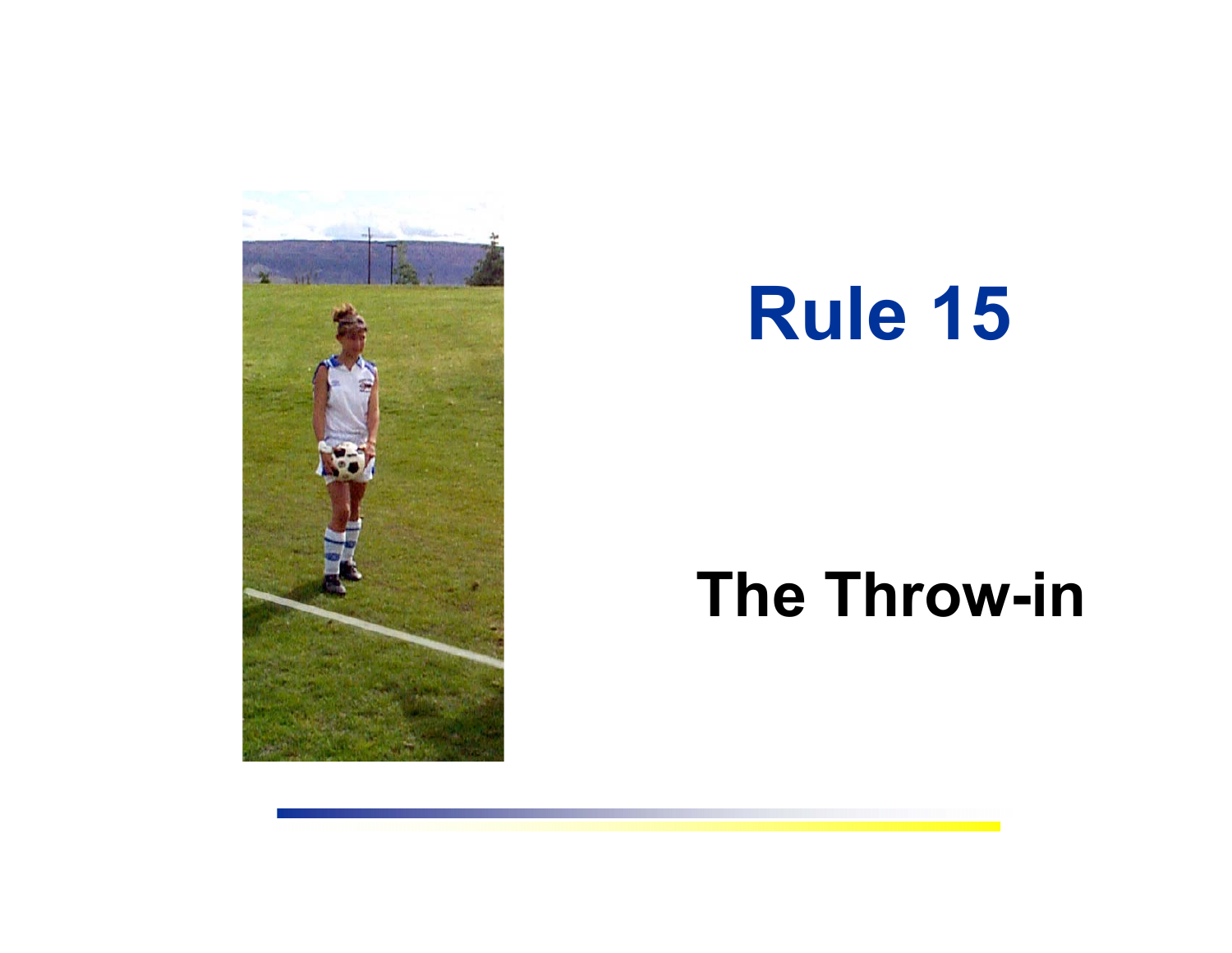#### **DEFINITION – THROW-IN**

**Method of restarting play when whole ball has crossed the touch line.**

**Throw-in awarded to opponents of the player who last touched the ball.**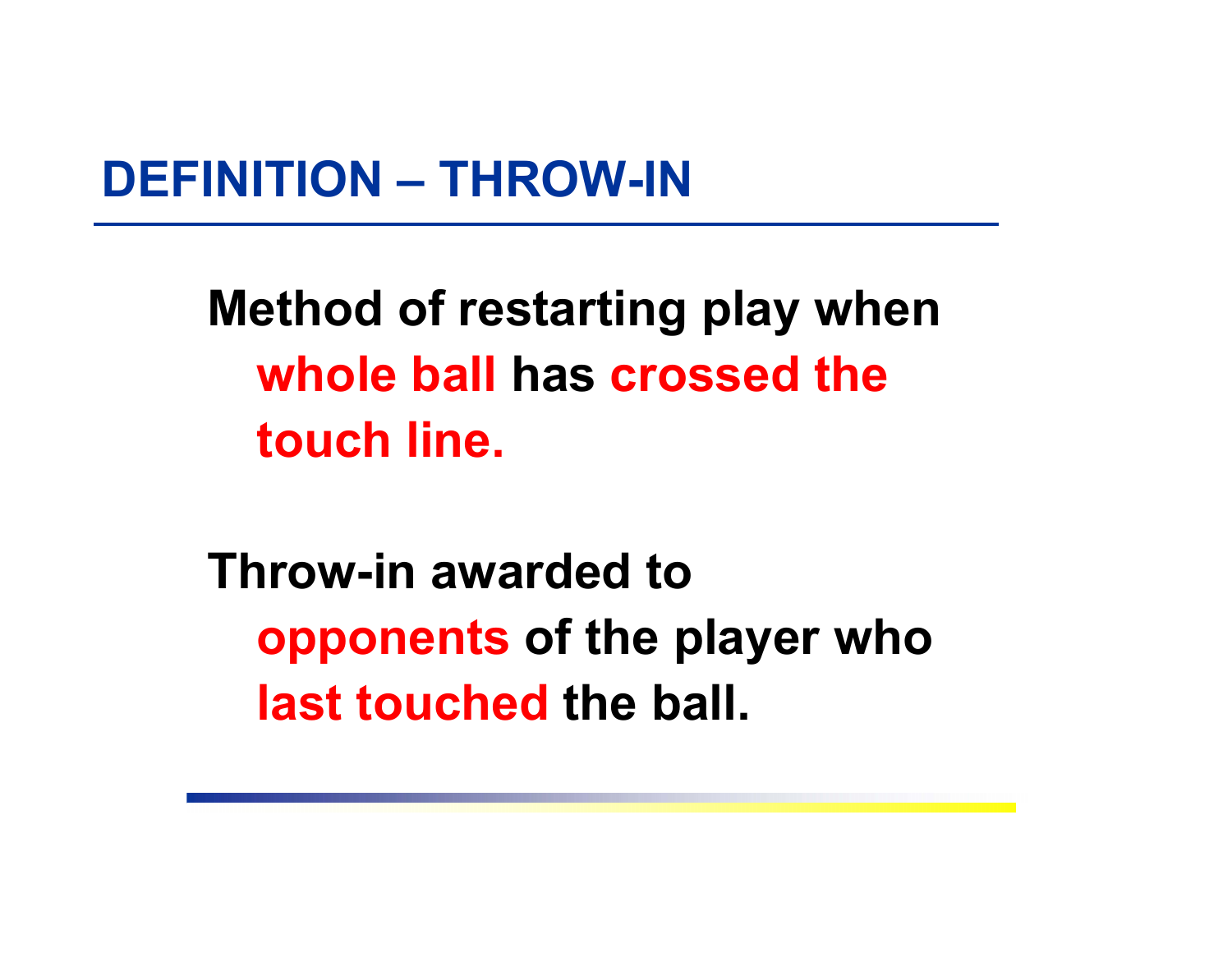## **REQUIREMENTS**

Thrower must:

- $\mathbf y$  Deliver from point where ball crossed line (within 1 yard)
- $\mathbf y$  Face field of play with some part of body
- $\mathbf y$  Have part of each foot either on the touch line or on the ground outside the touch line
- $_{\rm y}$  Use both hands
- Deliver ball from behind and over the head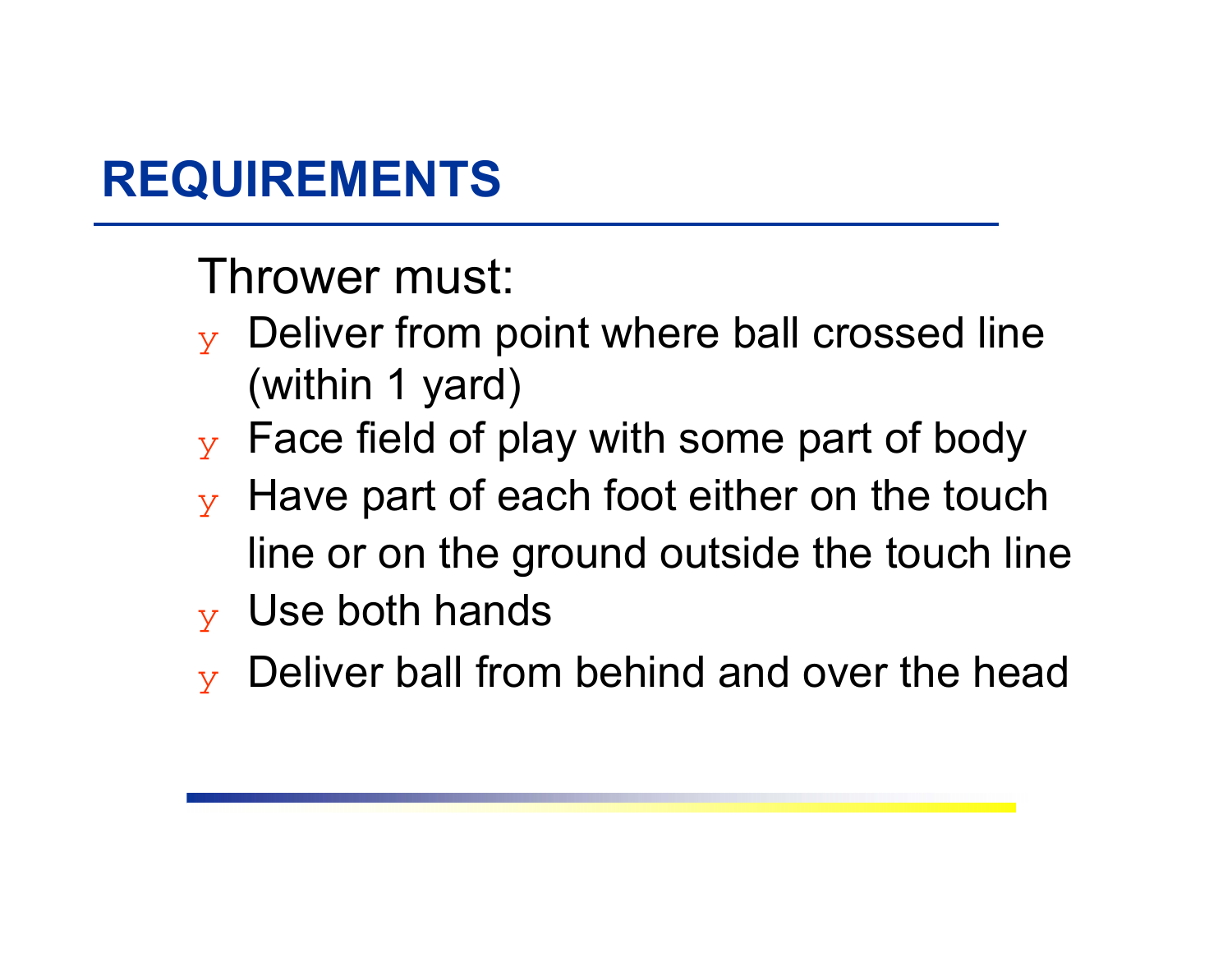## **TECHNIQUE**

- ❖ Face the field of play
- $\mathbf y$  Deliver ball from behind and over head

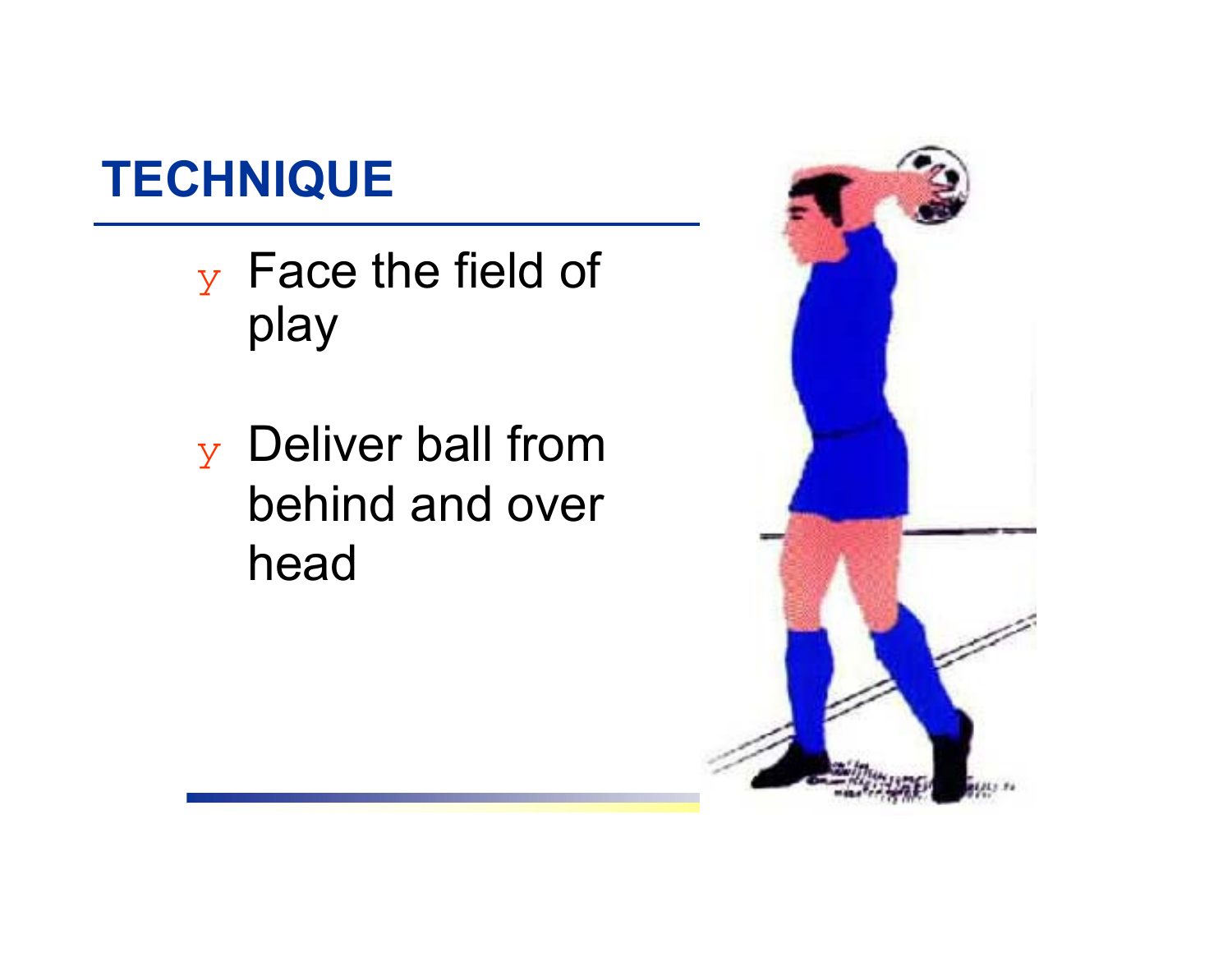

#### **Both hands on ball --**







#### **----if only one hand guiding ball**

*Use common sense*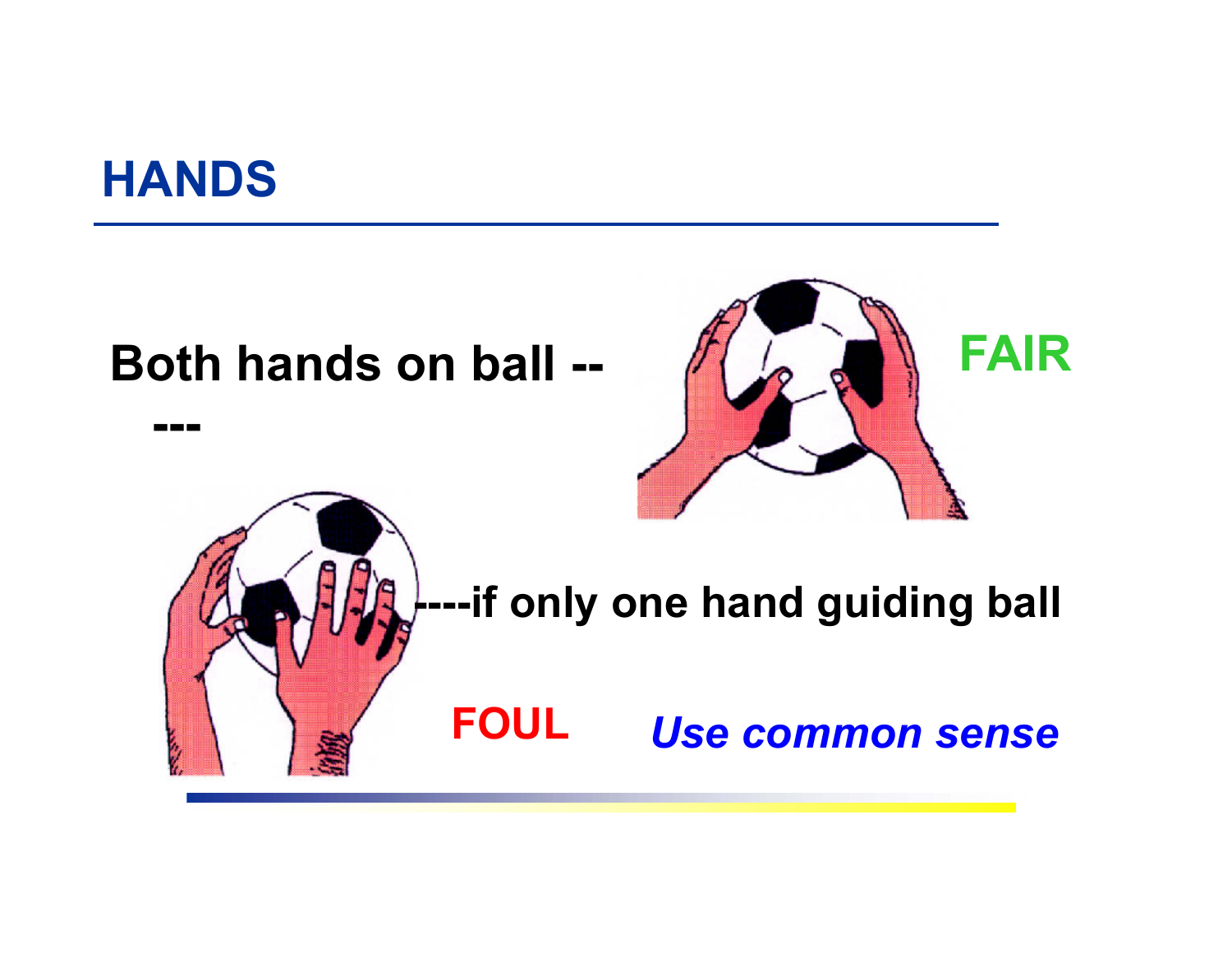## **LOCATION OF FEET**

#### **Part of each foot** *on* **or** *behind* **touch line**

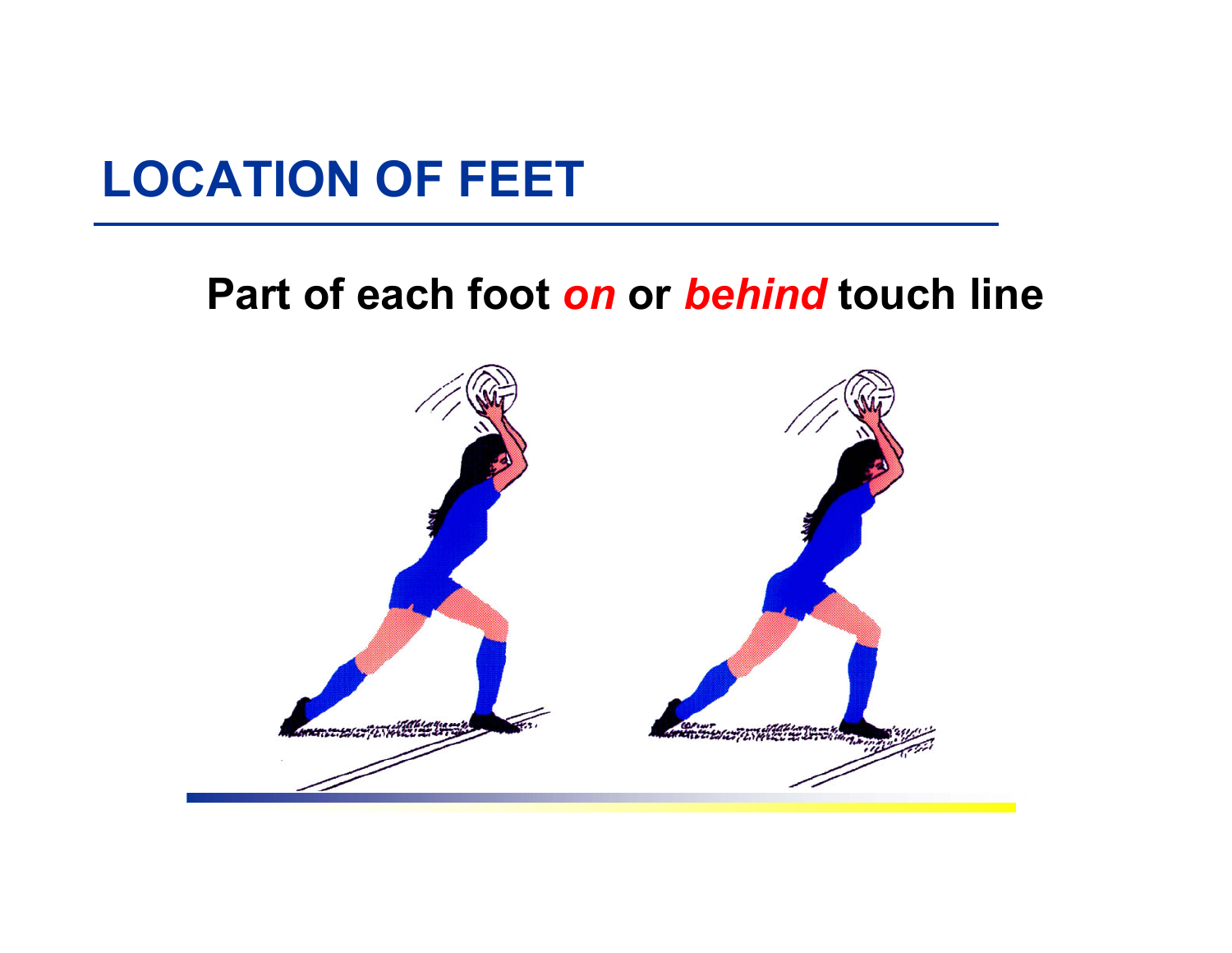

Ball is in play when:  $\mathbf y$  Ball enters field of play, and  $\mathbf y$  Has left hands of thrower

## NOTE:

A "soft" or "slow" throw-in motion is legal.

A properly executed "flip throw" is legal.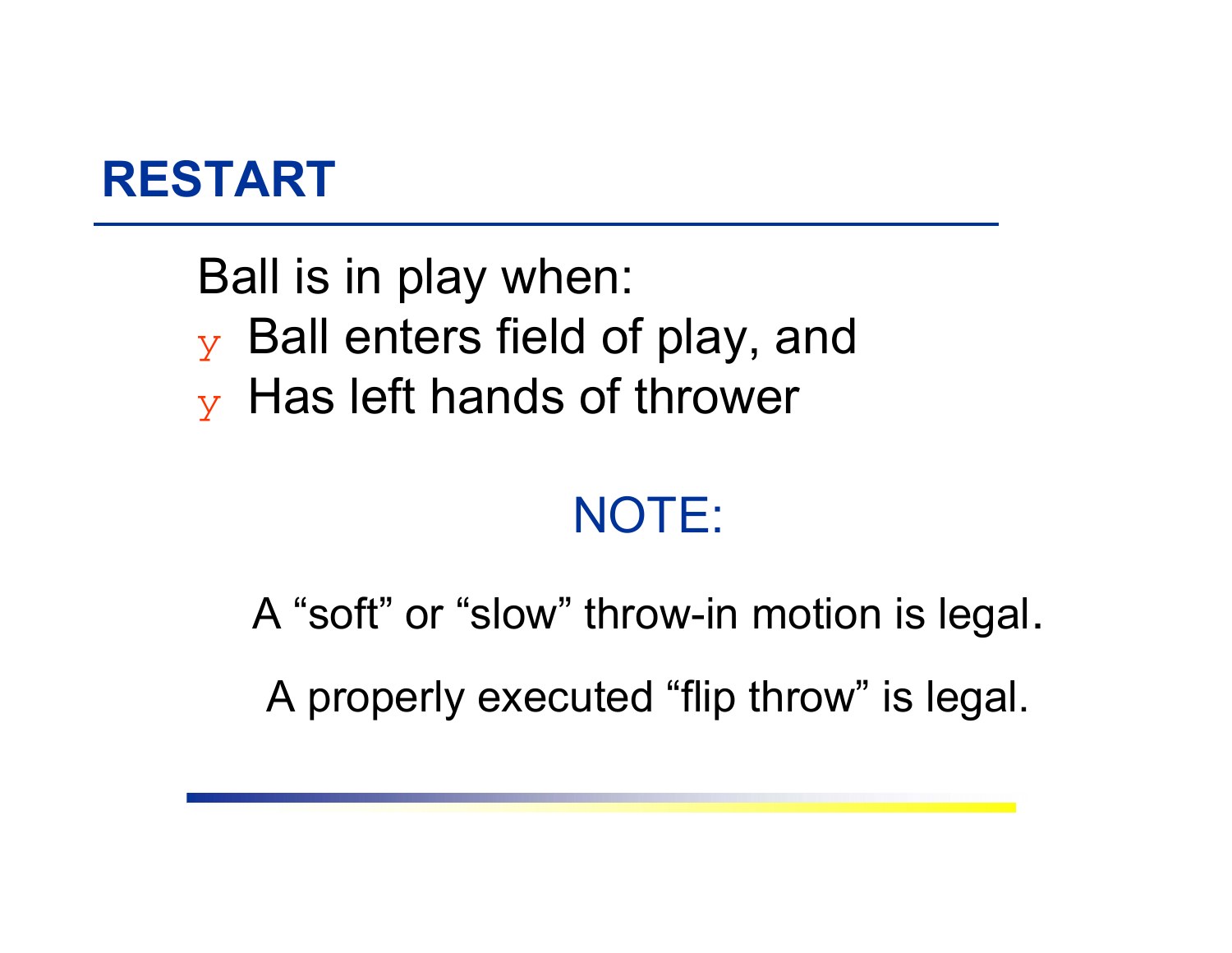## **PLACEMENT**

**Awarded from the point where it crossed the touch line**

**If not, it shall be considered to be improperly thrown**

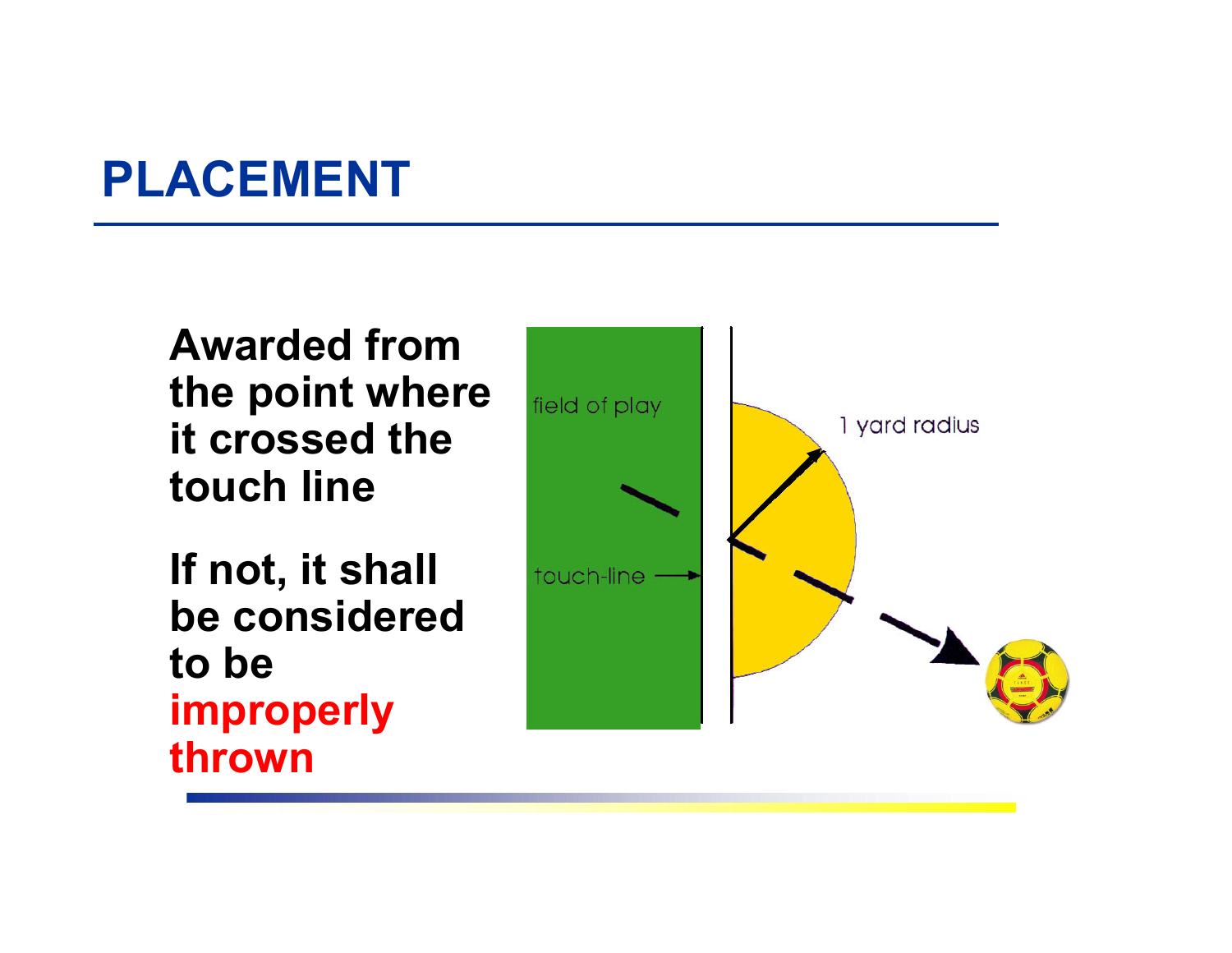## **REFEREE TECHNIQUE**

- ❖ Referee should indicate place from which the throw-in should be taken
- $_{\rm y}$  If taken from improper point, throw-in awarded to other team

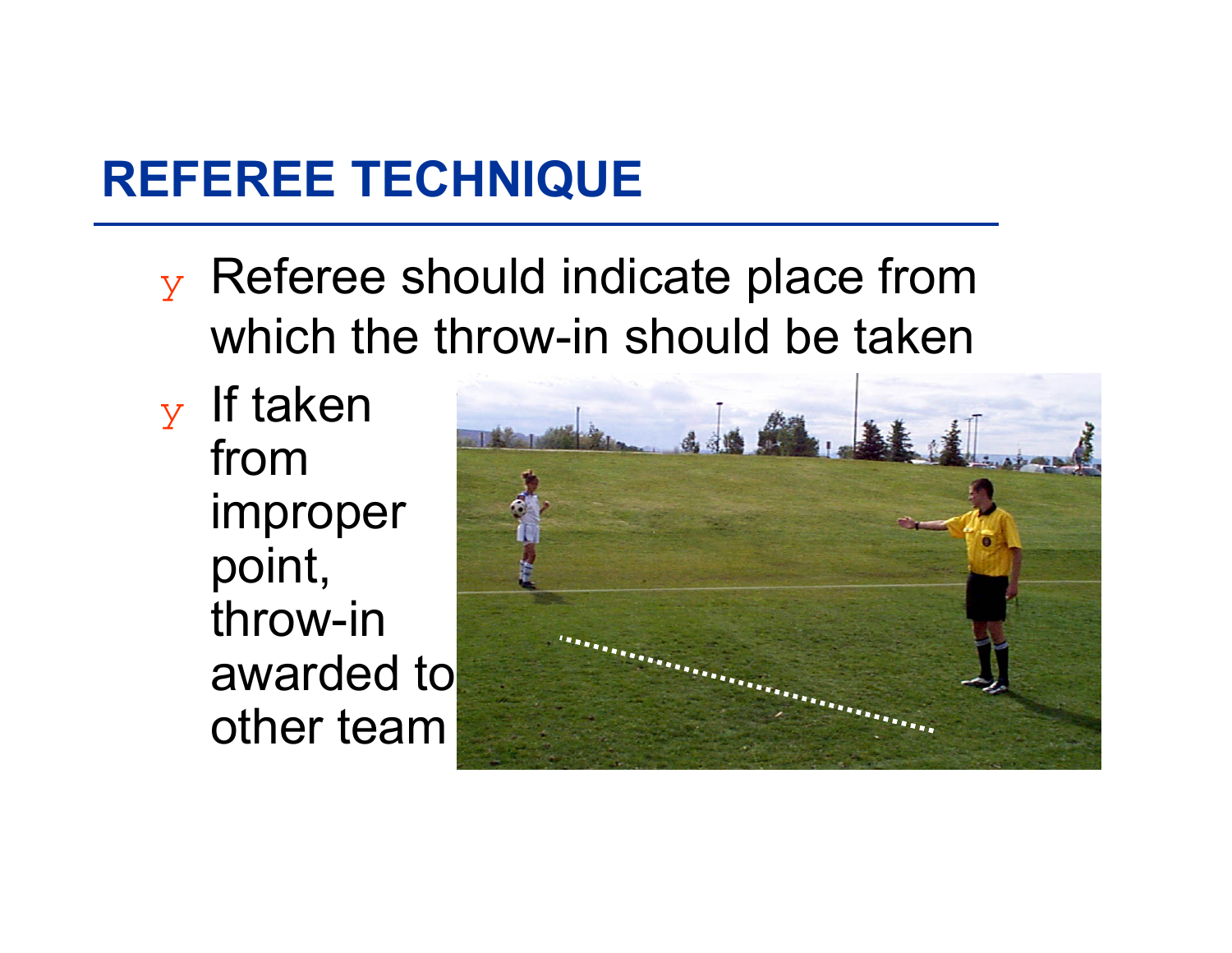## **INFRACTIONS**

- $\mathbf y$  Thrower plays ball second time before ball touches another player  $_\mathrm{\text{x}}$  "Double touch" - IFK to opponents
- $\mathbf y$  Improperly thrown or from wrong point
	- $\mathrm{_{\mathrm{x}}}$  Throw-in to opponents
- $\mathbf y$  Ball thrown directly into opponents' goal
	- $\rm{_{\rm x}}$  No goal restart with goal kick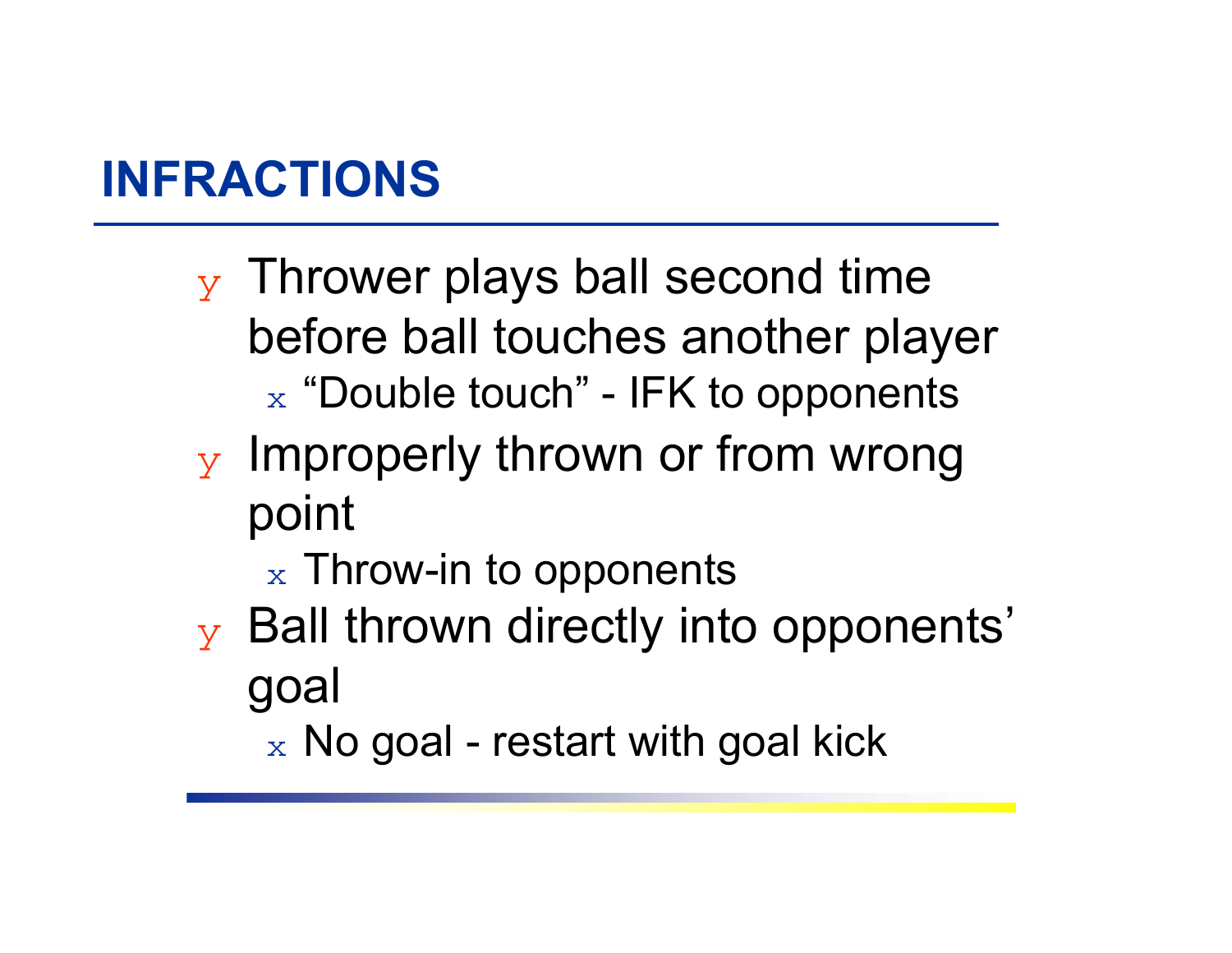## **INFRACTIONS**

- ❖ Ball thrown directly into own goal  $\rm{_{x}}\,$  No goal - restart with corner kick  $\mathbf y$  Ball thrown directly into opponent's goal  $\rm{_{x}}\,$  No goal - restart with goal kick
- $\mathbf y$  Ball does not enter field Opposition throws-in at same spot